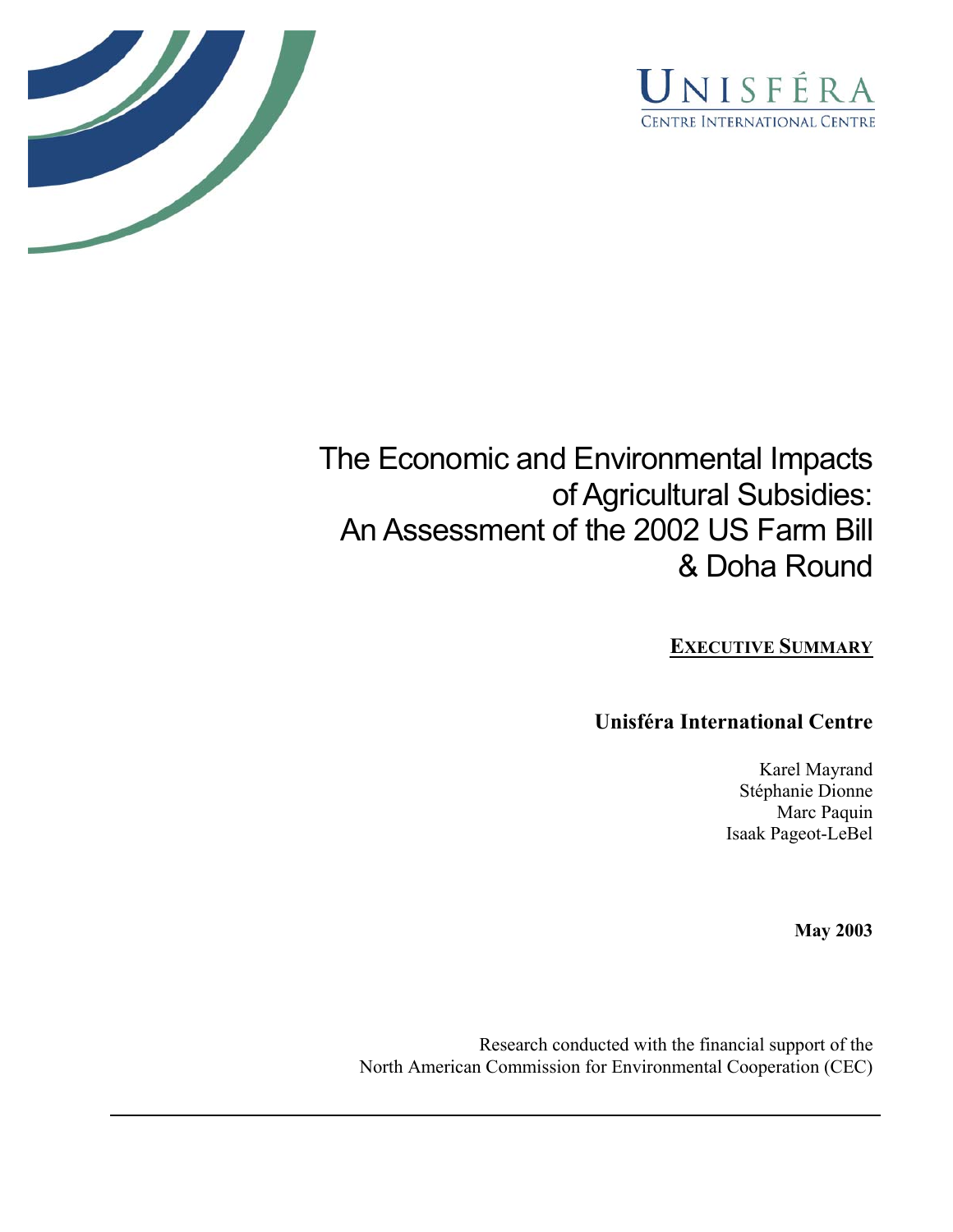Unisféra International Centre is an independent not-for-profit research centre which aims to contribute to the advancement of knowledge on sustainable development law and policy, focusing more specifically on the nexus between socio-economic development and the environment. Unisféra's work is policy-oriented with a view to assisting public and private entities in the development and implementation of policies at the national and international levels**.** 

**- - - - - - - - - - - - - - - - - - - - - - - - - - - -** 

*Le Centre international Unisféra est un centre d'études et de recherche indépendant et sans but lucratif qui a pour mission de contribuer à l'avancement des connaissances sur le droit et les politiques du développement durable. Unisféra concentre particulièrement ses travaux sur les interactions entre le développement socio-économique et l'environnement. Les travaux d'Unisféra sont réalisés dans une perspective de support à l'élaboration et à la mise en œuvre de politiques publiques et privées, aux échelons national et international.* 

**For a free electronic copy of the entire study, contact us at:**  2001 Marie-Anne Est, Montréal (Québec) Canada H2H 1M5 T : +1.514.527.2636 F : +1.514.527.0612 info@unisfera.org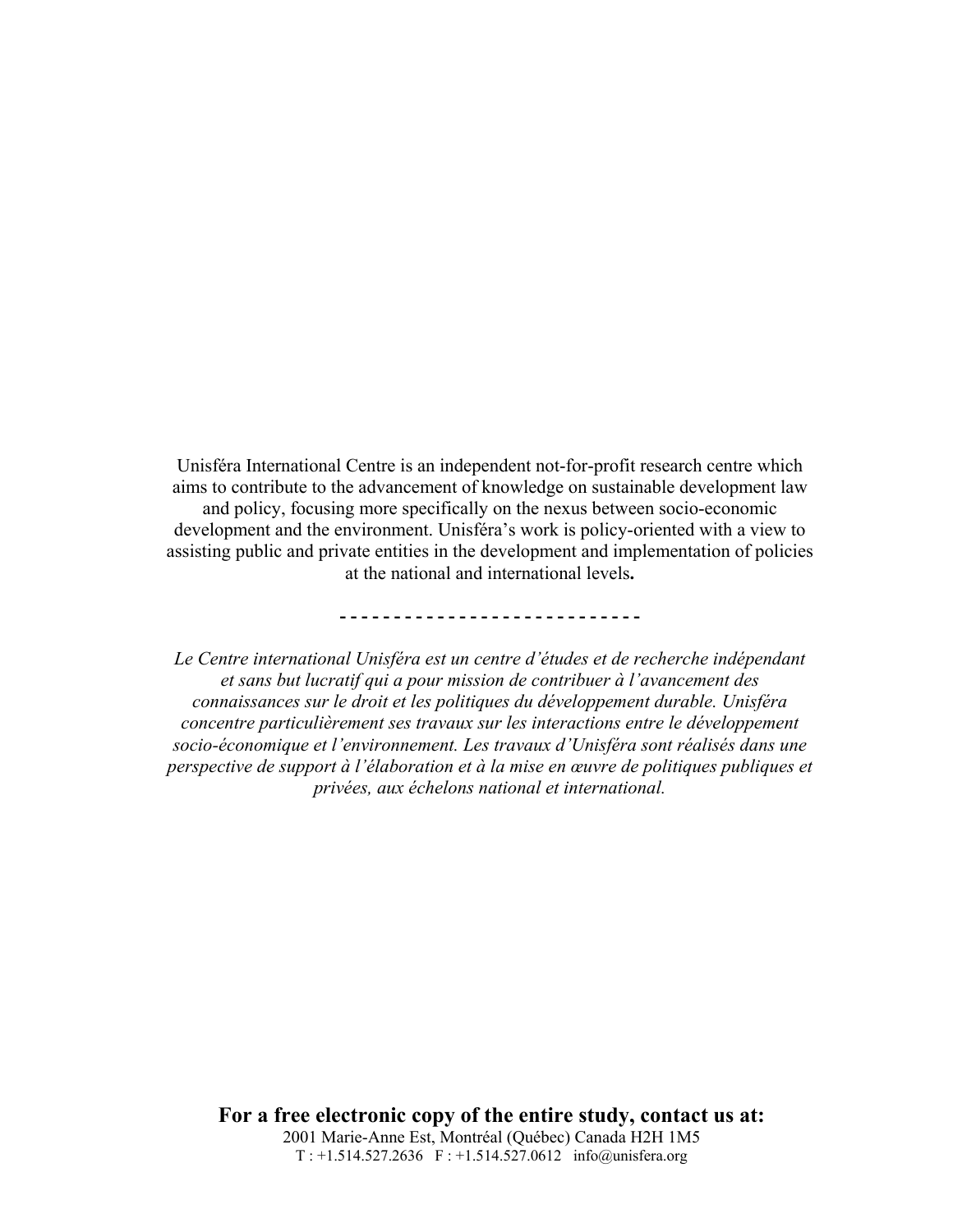## The Economic and Environmental Impacts of Agricultural Subsidies: An Assessment of the 2002 US Farm Bill & Doha Round

### **Executive Summary**

International trade policies and government intervention through subsidies and indirect forms of support influence agricultural production choices such as type of crop or livestock, mode (technology and inputs) and output. Such trends can result in global effects in trade level, industry structure and production location, which in turn may affect the state of the environment. Recently, the adoption of the US Farm Bill and the launch of negotiations on agriculture in the Doha Round have brought the issue of agricultural subsidies to the forefront of trade policy discussions.

Agricultural trade liberalization has been one of the most sensitive of all trade issues since agriculture was integrated in the multilateral trade regime during the Uruguay Round negotiations. The Uruguay Round agreement on Agriculture (URAA)<sup>1</sup> brought world agricultural production and trade under a rules-based regime that not only governs market access, but also domestic support and export subsidies in the agricultural sector. This new regime has resulted in a re-engineering of domestic support systems during the 1990s. As a new round of negotiations is opening at the World Trade Organization (WTO), negotiations on agriculture are once again addressing the issue of domestic support in agriculture.

The purpose of this study is to assess the environmental impacts of agricultural subsidies, using wheat as an illustrative example. This is done through an analysis of the economic impacts generated by the quantitative and qualitative shifts in agricultural subsidies induced by the 2002 US Farm Bill and the Doha Round. This is completed by an analysis of the environmental impacts associated with various forms of agricultural subsidies. By contrasting the potential economic and environmental impacts of the Farm Bill and Doha Round, this study highlights some of the most important effects of agricultural subsidies, and derives some policy implications.

The first section of this study provides some important definitions and classifications for subsidies, based on the work conducted by the Organization for Economic Co-operation and Development (OECD) and on the categories of domestic support established pursuant to the URAA. Section II assesses the economic impacts of the 2002 US Farm Bill on US and world agricultural production and trade. This section concludes that the 2002 Farm Bill provides incentives for increased agricultural output through an intensification of production. The Farm Bill also reduces cropping flexibility by giving incentives to increase the total cultivated area for such crops as soybean, wheat or corn. The magnitude of this support, combined with the reintroduction or extension of programs or payments that are coupled to output or price, are likely to lead to an increase in US agricultural production over the levels that would normally characterize free markets. This production surplus will, in turn, flow onto world markets with the support of export credit and food aid programs, thus depressing

<sup>&</sup>lt;sup>1</sup> The Agriculture Agreement in *The Final Act of the 1986–94 Uruguay Round of Trade Negotiations, Annex 1A— Multilateral Agreements on Trade in Goods.*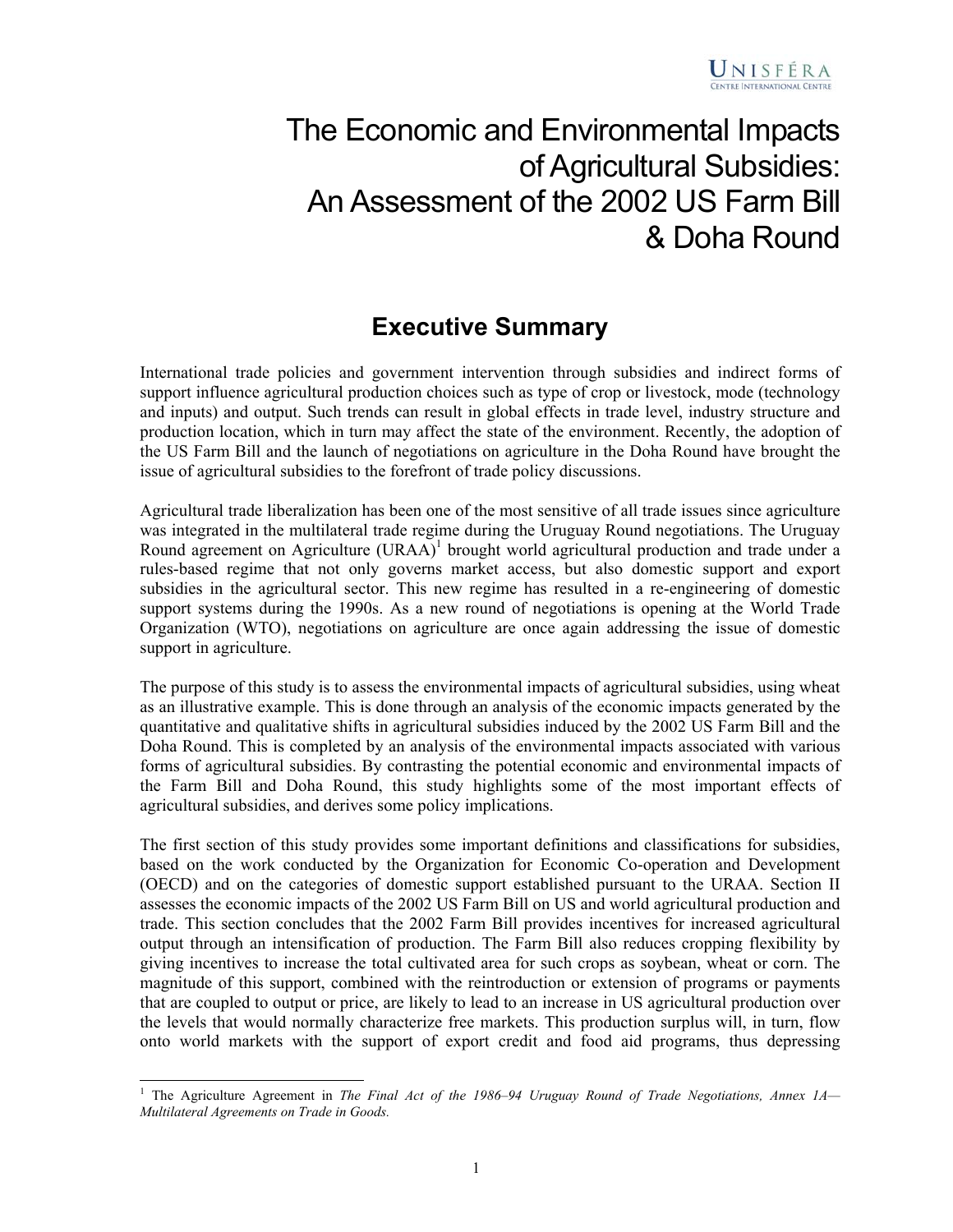

commodities prices and distorting agricultural trade flows.

The third section analyzes the potential impacts of the Doha Round on world agricultural markets. This section concludes that the reduction or elimination of domestic support and export subsidies combined with market access liberalization—as a result of the Doha Round would increase world prices for agricultural products and increase agricultural trade. In addition, it can be expected that such liberalization would lead to a relocation of world production, resulting in increased production in developing countries and some OECD countries. This relocation of production, resulting from the new interplay of comparative advantages, would be small on the aggregate, but could be more important for some commodities such as wheat. Developing countries would benefit from this new competitive environment and capture an increasing share of world trade.

This section also analyzes the impacts of the URAA on agricultural subsidies, in order to provide a benchmark for anticipating the effects of the Doha Round. This analysis leads to the conclusion that the Doha Round is likely to result in a re-engineering of domestic support policies in OECD countries, away from trade-distorting Amber Box support towards Green Box support. This has major implications for both trade and environmental policies, as the results of the Doha Round will condition the transformation of domestic support policies in the next 15 years. It is also important because it will certainly lead OECD countries to reassess their agricultural subsidies system in this new context.

The last section analyzes the environmental impacts of agricultural subsidies. Some theoretical challenges are presented, along with the analysis of the scale, product, technology, structure and equity effects of agricultural subsidies, and a classification of subsidies according to their environmental impacts. Based on an analysis of current subsidies in OECD countries, it is suggested that there would be considerable environmental benefit from redirecting domestic support away from the most environmentally harmful subsidies towards more environmentally neutral support measures, which also happen to be less trade-distorting and more equitable. Some policy implications are derived from this analysis, including an analysis of the potential for developing agro-environmental programs in the context of a re-engineering of agricultural domestic support.

Three major conclusions can be drawn from this study, acknowledging that the implementation of the Farm Bill and the outcomes of the Doha Round are still characterized by much uncertainty. First, higher subsidies, such as provided for in the 2002 US Farm Bill, lead to an intensification of agricultural production in OECD countries which can generally be considered detrimental to the environment in terms of exposure to pesticides and fertilizers, habitat destruction and land degradation, to mention just a few. In addition, subsidies may have a technology "lock-in" effect which might impede the shift to less environmentally harmful policies. They may also lead to increased specialization and reduced agro-biodiversity. A decrease in domestic support would favor diversification of production, thereby improving agro-biodiversity.

Second, the phasing out of Amber Box policies as a result of the Doha Round would benefit both trade liberalization and environmental protection. Indeed, decoupling subsidies from production levels and price reduces incentives to intensify or extend production, thereby reducing environmental pressures. Moreover, OECD's work shows that the replacement of production-based support with direct income payments can improve the efficiency of agricultural support, thus freeing resources that could be redirected towards agro-environmental programs. Lastly, such reforms would improve the performance of agro-environmental programs by removing counter-incentives.

Third, OECD agricultural support remains largely concentrated in market price support and output/input-based payments, which are the most environmentally harmful categories of subsidies,